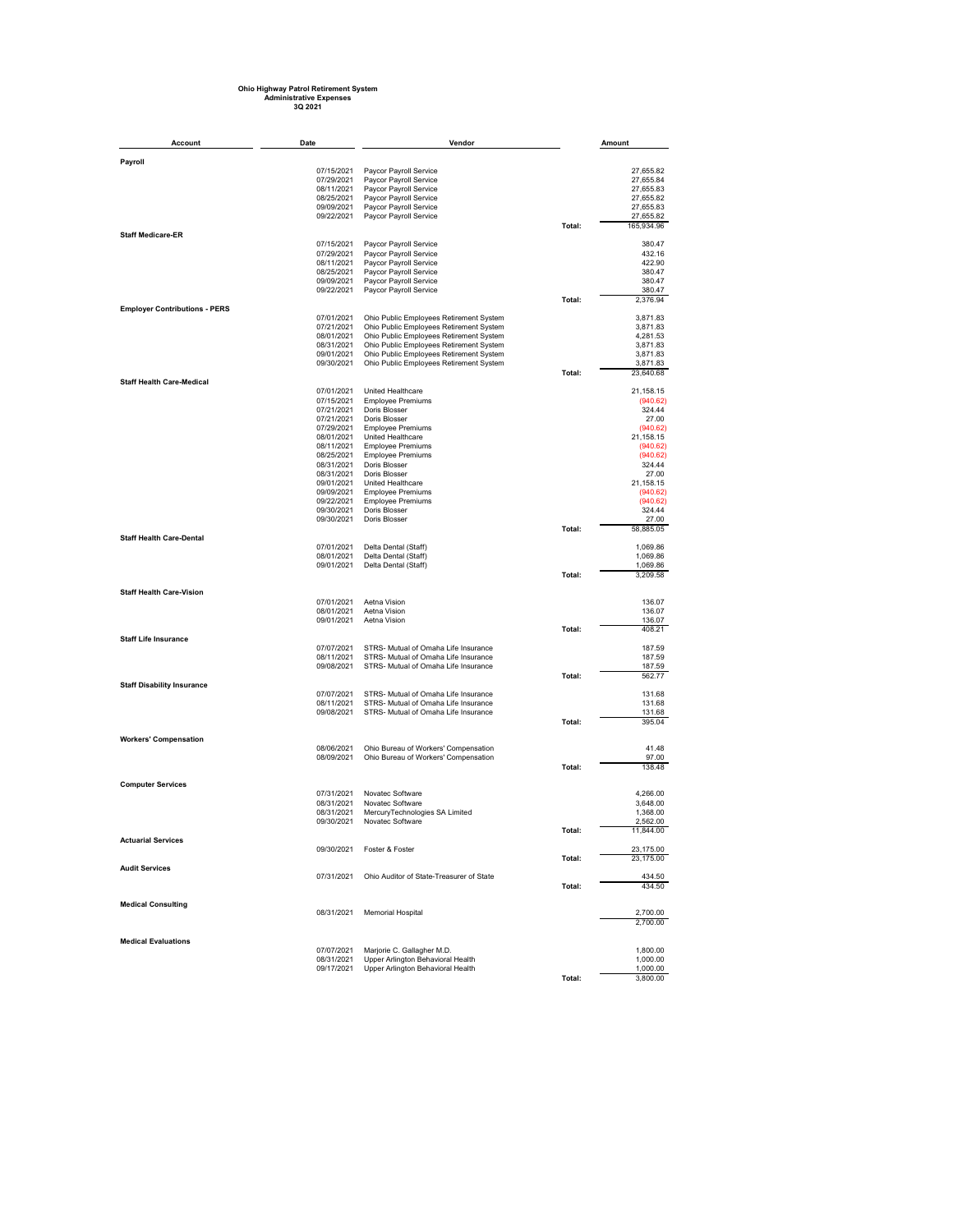| <b>Account</b>                          | Date                     | Vendor                                           |        | Amount               |
|-----------------------------------------|--------------------------|--------------------------------------------------|--------|----------------------|
| <b>Legal Services</b>                   |                          |                                                  |        |                      |
|                                         | 07/31/2021               | Ice Miller LLC                                   |        | 11,298.50            |
|                                         | 07/31/2021<br>07/31/2021 | Bricker & Eckler<br>Ice Miller LLC               |        | 3,690.00             |
|                                         | 08/31/2021               | Ice Miller LLC                                   |        | 7,198.00<br>88.50    |
|                                         | 08/31/2021               | Ice Miller LLC                                   |        | 2,212.50             |
|                                         | 09/30/2021               | <b>Attorney General's Office</b>                 |        | 3,015.33             |
|                                         |                          |                                                  | Total: | 27,502.83            |
| Service By Others                       |                          |                                                  |        |                      |
|                                         | 07/01/2021               | Employee Benefit Service Center                  |        | 40.70                |
|                                         | 07/01/2021               | Paycor Payroll Service                           |        | 94.32                |
|                                         | 07/12/2021               | ADT                                              |        | 212.15               |
|                                         | 07/16/2021<br>07/22/2021 | Paycor Payroll Service<br>Ohio Mobile Shredding  |        | 80.50<br>50.43       |
|                                         | 07/30/2021               | Paycor Payroll Service                           |        | 83.77                |
|                                         | 07/31/2021               | Culligan                                         |        | 33.50                |
|                                         | 07/31/2021               | <b>Buck Global LLC</b>                           |        | 521.00               |
|                                         | 07/31/2021               | Treasurer Of State                               |        | 2.94                 |
|                                         | 08/01/2021               | Employee Benefit Service Center                  |        | 40.70                |
|                                         | 08/02/2021               | Ardent Commercial Maintenance                    |        | 59.40                |
|                                         | 08/11/2021               | Go Daddy                                         |        | 379.96               |
|                                         | 08/11/2021               | <b>ADT</b>                                       |        | 212.15               |
|                                         | 08/12/2021               | Paycor Payroll Service                           |        | 83.77                |
|                                         | 08/26/2021               | Paycor Payroll Service                           |        | 101.60               |
|                                         | 08/31/2021               | <b>Buck Global LLC</b>                           |        | 521.00               |
|                                         | 08/31/2021               | Culligan                                         |        | 33.50                |
|                                         | 08/31/2021               | Treasurer Of State                               |        | 3.22                 |
|                                         | 09/01/2021               | Employee Benefit Service Center                  |        | 40.70                |
|                                         | 09/10/2021               | Paycor Payroll Service                           |        | 80.50                |
|                                         | 09/13/2021               | ADT                                              |        | 212.15               |
|                                         | 09/23/2021               | Paycor Payroll Service                           |        | 80.50                |
|                                         | 09/30/2021               | Culligan                                         |        | 33.50                |
|                                         | 09/30/2021               | <b>Treasurer Of State</b>                        |        | 3.50                 |
|                                         | 09/30/2021               | <b>Buck Global LLC</b>                           |        | 521.00               |
|                                         |                          |                                                  | Total: | 3,526.46             |
| <b>Education-Trustees</b>               |                          |                                                  |        |                      |
|                                         | 09/13/2021               | <b>NCPERS</b>                                    | Total: | 1,390.00<br>1,390.00 |
|                                         |                          |                                                  |        |                      |
| <b>Education-Staff</b>                  |                          |                                                  |        |                      |
|                                         | 07/31/2021               | <b>Brian Fike</b>                                |        | 1,502.00             |
|                                         | 08/11/2021               | Public Pension Financial Forum                   |        | 500.00               |
|                                         | 08/11/2021               | Mark Meldrum                                     |        | 295.27               |
|                                         | 08/11/2021               | CFA Institute                                    |        | 700.00               |
|                                         | 08/11/2021               | National Association of Public Pension Attorneys |        | 485.00               |
|                                         |                          |                                                  | Total: | 3,482.27             |
| <b>Membership Outreach</b>              | 07/28/2021               |                                                  |        |                      |
|                                         |                          | Retirees' Association                            |        | 12.00                |
|                                         | 07/31/2021               | Carl Roark                                       |        | 457.41               |
|                                         | 08/31/2021<br>08/31/2021 | <b>Brian Fike</b><br>Carl Roark                  |        | 16.24<br>78.18       |
|                                         | 09/22/2021               | Retirees' Association                            |        | 40.00                |
|                                         | 09/30/2021               | Carl Roark                                       |        | 91.28                |
|                                         |                          |                                                  | Total: | 695.11               |
| Printing                                |                          |                                                  |        |                      |
|                                         | 09/24/2021               | Ricoh                                            |        | 2,248.27             |
|                                         |                          |                                                  | Total: | 2,248.27             |
| <b>Postage and Supplies</b>             |                          |                                                  |        |                      |
|                                         | 07/16/2021               | <b>United Parcel Service</b>                     |        | 6.55                 |
|                                         | 07/20/2021               | Pitney Bowes Inc                                 |        | (29.00)              |
|                                         | 08/03/2021               | Pitney Bowes Inc                                 |        | 50.00                |
|                                         | 08/10/2021               | Pitney Bowes Inc                                 |        | 1,500.00             |
|                                         | 08/20/2021               | Pitney Bowes Inc                                 |        | (29.00)              |
|                                         | 09/03/2021               | Pitney Bowes Inc                                 |        | 500.00               |
|                                         | 09/11/2021               | Pitney Bowes Inc                                 |        | 105.00               |
|                                         | 09/13/2021               | Pitney Bowes Inc                                 |        | 106.39               |
|                                         | 09/20/2021               | Pitney Bowes Inc                                 | Total: | (27.00)<br>2,182.94  |
| <b>Telecommunications Services</b>      |                          |                                                  |        |                      |
|                                         | 07/01/2021               | Spectrum                                         |        | 813.71               |
|                                         | 07/12/2021               | Intermedia                                       |        | 321.40               |
|                                         | 08/01/2021               | Spectrum                                         |        | 799.19               |
|                                         | 08/11/2021               | Intermedia                                       |        | 321.10               |
|                                         | 09/01/2021               | Spectrum                                         |        | 799.19               |
|                                         | 09/13/2021               | Intermedia                                       |        | 321.10               |
|                                         |                          |                                                  | Total: | 3,375.69             |
| <b>Computer Services-Offsite Server</b> |                          |                                                  |        |                      |
|                                         |                          |                                                  |        |                      |
|                                         | 07/01/2021               | Saed Bahrami                                     |        | 325.00               |
|                                         | 08/01/2021               | Saed Bahrami<br>Saed Bahrami                     |        | 325.00               |
|                                         | 09/01/2021               |                                                  |        | 325.00<br>975.00     |
| <b>Rent Expense</b>                     |                          |                                                  | Total: |                      |
|                                         | 07/01/2021               | <b>Triangle Commercial Properties</b>            |        | 10,172.07            |
|                                         | 08/01/2021               | <b>Triangle Commercial Properties</b>            |        | 10,172.07            |
|                                         | 09/01/2021               | <b>Triangle Commercial Properties</b>            |        | 10,172.07            |
|                                         |                          |                                                  | Total: | 30,516.21            |
|                                         |                          |                                                  |        |                      |
| Insurance                               |                          |                                                  |        |                      |
|                                         |                          | 09/15/2021 ARC Excess & Surplus LLC              |        | 1,832.00             |
|                                         | 09/15/2021               | ARC Excess & Surplus LLC                         |        | 20,930.00            |
|                                         |                          | 09/15/2021 ARC Excess & Surplus LLC              |        | 23,851.00            |
|                                         |                          | 09/15/2021 ARC Excess & Surplus LLC              |        | 17,863.00            |
|                                         |                          |                                                  | Total: | 64,476.00            |
| <b>Office Supplies</b>                  |                          |                                                  |        |                      |
|                                         | 07/12/2021               | Walmart                                          |        | 20.65<br>28.98       |
|                                         | 07/12/2021<br>07/18/2021 | Office City Express<br>Susan Hay                 |        | 61.10                |
|                                         |                          |                                                  |        | 24.65                |
|                                         | 07/31/2021<br>08/04/2021 | Susan Hay<br>Office City Express                 |        | 172.96               |
|                                         | 08/11/2021               |                                                  |        | 167.69               |
|                                         | 08/11/2021               | Vistaprint<br>Amazon                             |        | 24.48                |
|                                         | 08/11/2021               | <b>Toner Cartridges</b>                          |        | 57.51                |
|                                         | 08/16/2021               | Proforma Graphic Service                         |        | 277.10               |
|                                         | 08/18/2021               | Office City Express                              |        | 67.27                |
|                                         | 08/20/2021               | Office City Express                              |        | 11.88                |
|                                         | 09/03/2021               | Office City Express                              |        | (94.98)              |
|                                         | 09/13/2021               | Amazon                                           |        | 24.48                |
|                                         | 09/16/2021               | Office City Express                              |        | 91.61                |
|                                         | 09/20/2021               | Office City Express                              |        | 4.43                 |
|                                         |                          |                                                  | Total: | 939.81               |